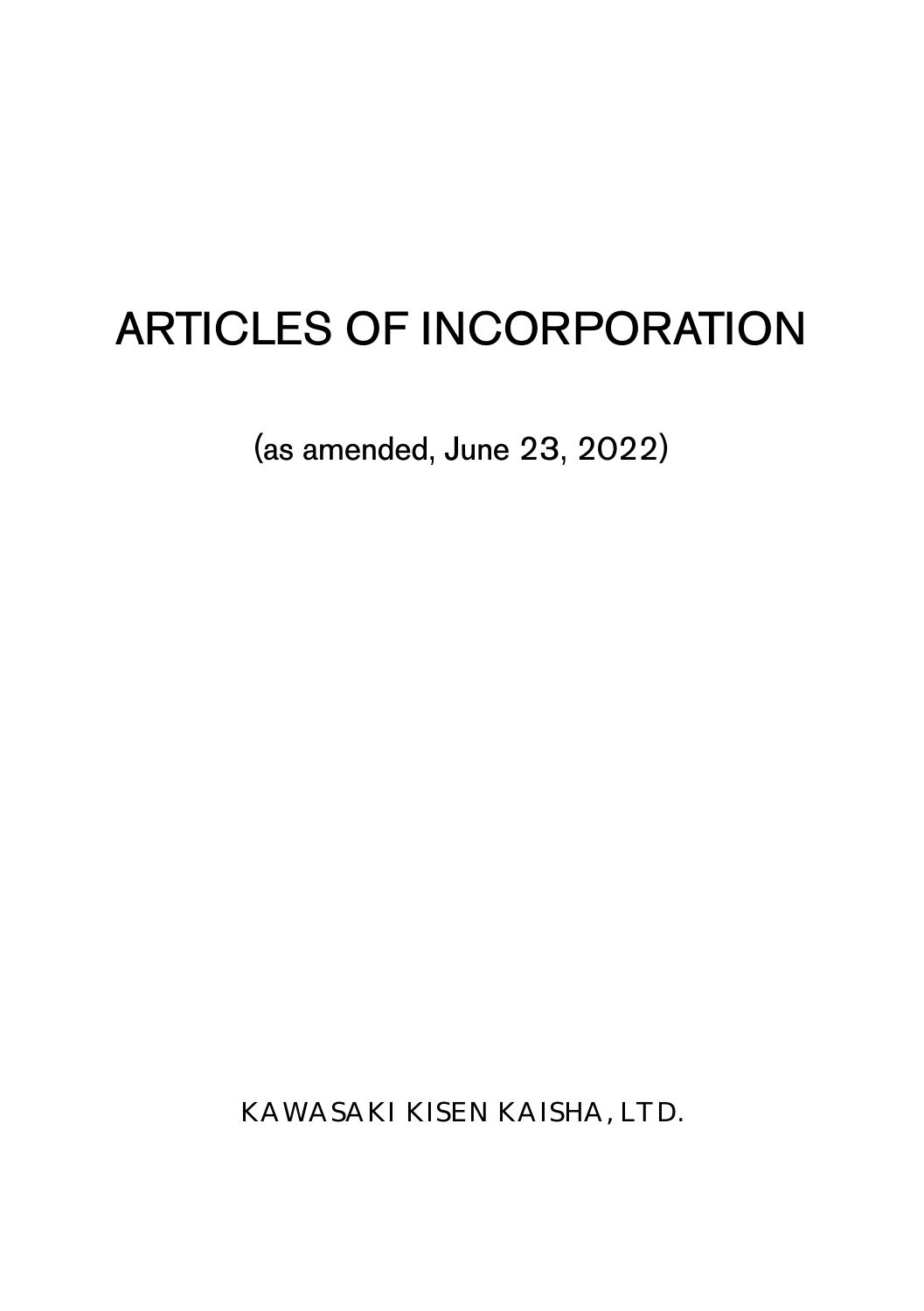# Constituted on

A mended on

| tuted on | 5th April,      | 1919 | Amended on |
|----------|-----------------|------|------------|
| ded on   | 24th June,      | 1919 |            |
|          | 30th April,     | 1920 |            |
|          | 29th April,     | 1922 |            |
|          | 28th April,     | 1933 |            |
|          | 24th November,  | 1933 |            |
|          | 1st May,        | 1934 |            |
|          | 5th May,        | 1936 |            |
|          | 25th January,   | 1938 |            |
|          | 10th September, | 1939 |            |
|          | 25th March,     | 1940 |            |
|          | 22nd May,       | 1942 |            |
|          | 23rd September, | 1942 |            |
|          | 25th May,       | 1943 |            |
|          | 25th May,       | 1944 |            |
|          | 25th August,    | 1944 |            |
|          | 19th February,  | 1945 |            |
|          | 31st May,       | 1946 |            |
|          | 10th November,  | 1946 |            |
|          | 10th February,  | 1947 |            |
|          | 8th July,       | 1949 |            |
|          | 11th November,  | 1949 |            |
|          | 26th December,  | 1949 |            |
|          | 30th May,       | 1950 |            |
|          | 28th November,  | 1950 |            |
|          | 5th March,      | 1951 |            |
|          | 30th August,    | 1951 |            |
|          | 27th November,  | 1953 |            |
|          | 7th September,  | 1955 |            |
|          | 20th November,  | 1956 |            |
|          | 29th November,  | 1957 |            |

| ded on | 30th May,      | 1958 |
|--------|----------------|------|
|        | 29th November, | 1960 |
|        | 29th November, | 1961 |
|        | 30th May,      | 1962 |
|        | 30th November, | 1962 |
|        | 1st April,     | 1963 |
|        | 28th February, | 1964 |
|        | 27th November, | 1964 |
|        | 29th November, | 1968 |
|        | 28th November, | 1969 |
|        | 30th May,      | 1974 |
|        | 30th May,      | 1975 |
|        | 29th June,     | 1978 |
|        | 29th June,     | 1982 |
|        | 27th June.     | 1986 |
|        | 28th June,     | 1990 |
|        | 27th June,     | 1991 |
|        | 29th June,     | 1994 |
|        | 28th June,     | 2001 |
|        | 27th June,     | 2002 |
|        | 27th June,     | 2003 |
|        | 29th June.     | 2004 |
|        | 29th June,     | 2005 |
|        | 26th June,     | 2006 |
|        | 24th June.     | 2009 |
|        | 24th June,     | 2015 |
|        | 1st October,   | 2017 |
|        | 21st June,     | 2018 |
|        | 23rd June,     | 2021 |
|        | 23rd June,     | 2022 |
|        |                |      |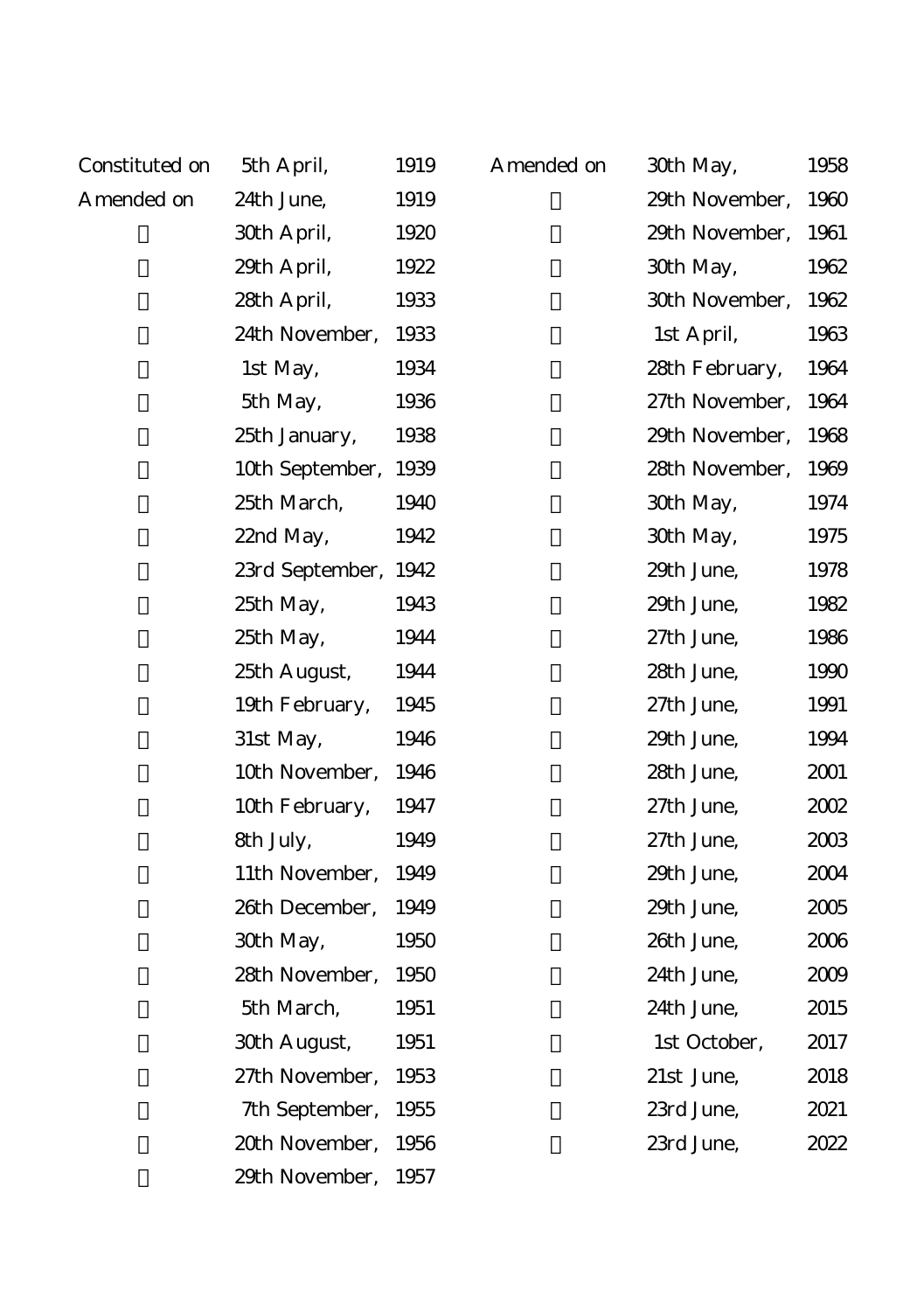# **ARTICLES OF INCORPORATION OF KAWASAKI KISEN KAISHA, LTD.**

## **CHAPTER 1**

# **GENERAL PROVISIONS**

| Article 1. | (Trade Name)                                                    |
|------------|-----------------------------------------------------------------|
|            | , ,<br>1. The Company shall be called "                         |
|            | 2 The Company shall be written "Kawasaki Kisen Kaisha, Ltd." in |
| English.   |                                                                 |
| Article 2  | (Purposes)                                                      |
|            | The business purposes of the Company are as follows:            |
|            | $( \ )$ Monine transportation                                   |

- (1) Marine transportation;
- (2) Land transportation;
- (3) Air transportation;
- (4) Handling business and agency business for marine, land and air transportation;
- (5) Through transportation involving one or more of marine, land and air transportation as well as handling business and agency business therefore;
- (6) Purchase and sale of vessels;
- (7) Harbor transportation;
- (8) Warehousing;
- (9) Casualty insurance agency brokering business and sales of life insurance;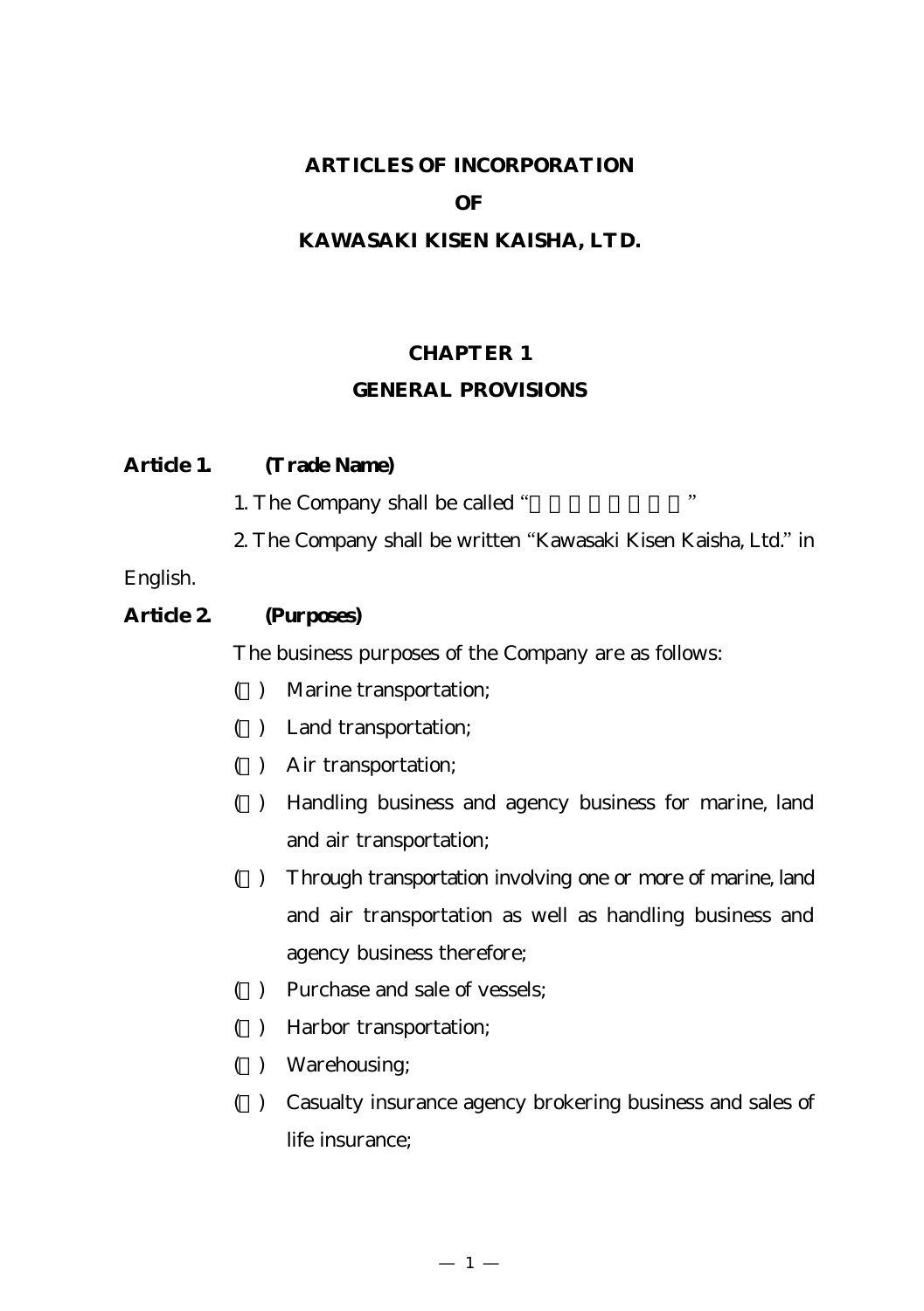- (10) Business concerning management of information;
- (11) Purchase, sale, lease, management and agency business of real estate;
- (12) Loans, guarantees and investment in other businesses;
- (13) Travel-related businesses;
- (14) Management, lease and operation of lodging facilities and general urban-type hotels;
- (15) Management, lease and operation of various kinds of sporting facilities and amusement facilities such as playgrounds;
- (16) Management, lease and operation of restaurants;
- (17) Temporary support service and recruiting;
- (18) Ocean resource development and its support services;
- (19) Business concerning liquefied natural gas and other fuels;
- (20) Business concerning renewable energy and carbon-neutral
- (21) Purchase and sale of greenhouse gas emission rights
- (22) Any other businesses incidental to any of the foregoing

### **Article 3. (Registered Head Office)**

The Registered Head Office of the Company shall be situated in the city of Kobe.

# **Article 4. (Governing Bodies)**

The Company shall have the following governing bodies:

- 1. Board of Directors;
- 2. Audit & Supervisory Board Members;
- 3. Audit & Supervisory Board;
- 4. Accounting Auditors;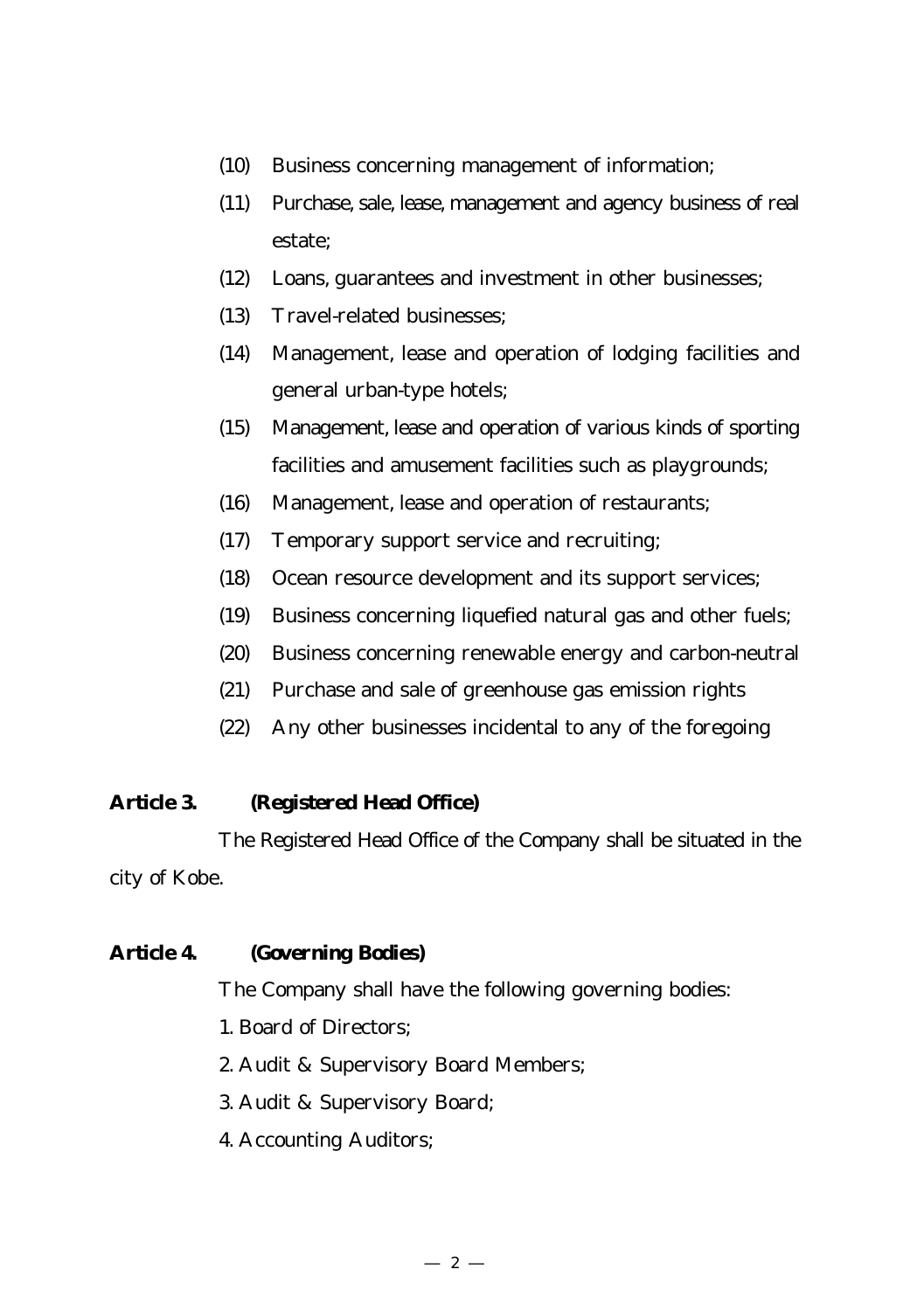# **Article 5. (Public Notices)**

Public Notices of the Company shall be made by Electronic Notification. In the case that Electronic Notification is disabled due to an accident or other causes beyond the control of the Company, Public Notices of the Company may be made by means of posting in the "Nihon Keizai Shimbun" published in Tokyo ultimately.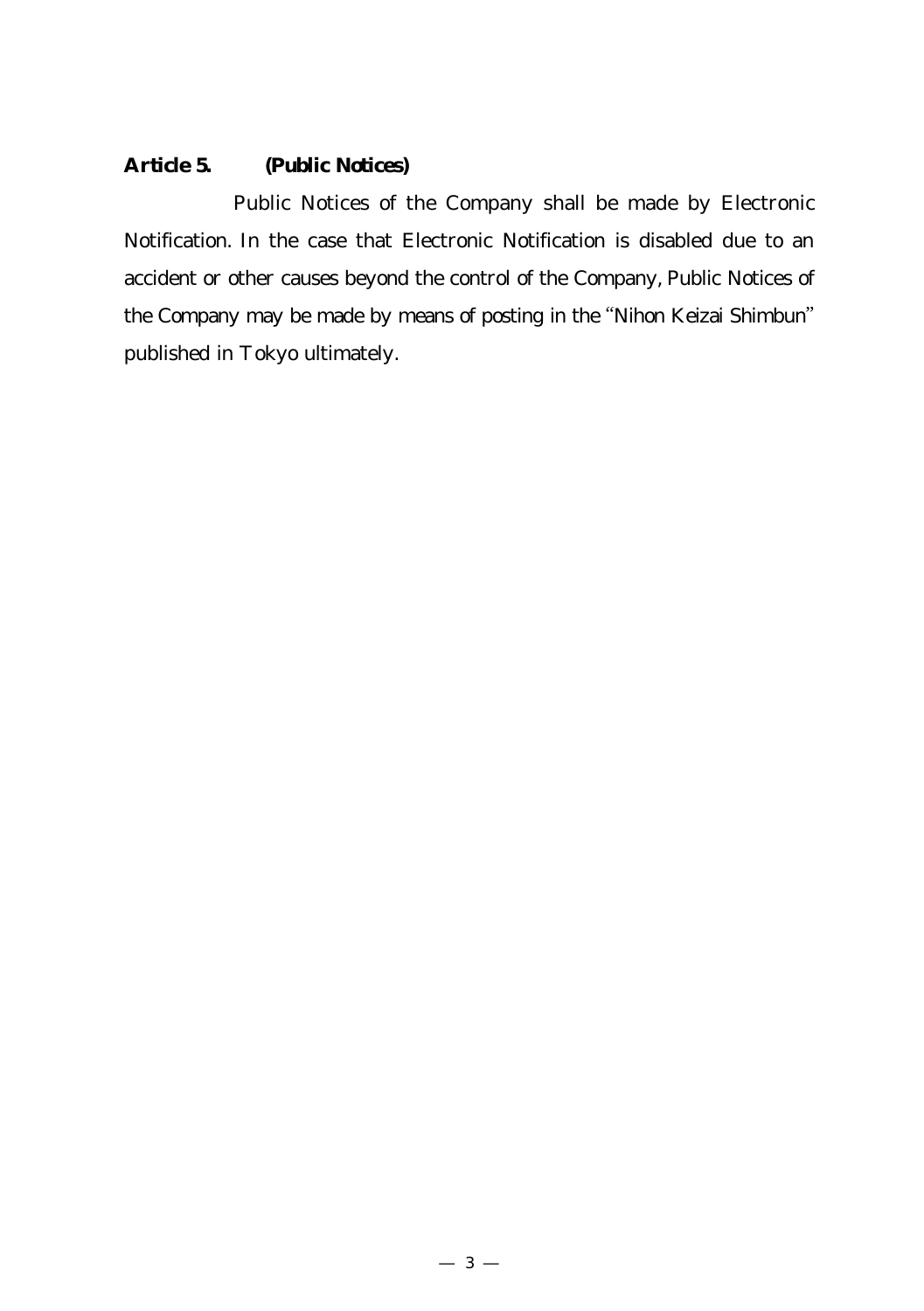# **CHAPTER Ⅱ SHARES**

# **Article 6. (Total Number of Shares that may be Issued)**

The total number of shares that may be issued shall be two hundred million (200,000,000) shares.

### **Article 7. (Acquisition of Treasury Stock)**

Pursuant to the Corporation Law of Japan, Article 165, paragraph 2, the Company may acquire its shares for treasury stock upon a resolution of its Board of Directors.

### **Article 8. (Share-voting Unit)**

The share-voting unit ("tangen-kabu") of the Company shall consist of one hundred (100) shares.

#### **Article 9. (Request of Sale of Additional Shares by Shareholders)**

In compliance with the Share-Handling Regulations, the shareholders who possess less than one share-voting unit may request the Company to sell the necessary number of shares in order to be entitled to the voting unit.

### **Article 10. (Share-Handling Regulations)**

The recording into the Register of Shareholders of shares, the purchase and sale of shares constituting less than one share-voting unit including the purchase of additional shares by existent shareholders, entry and recording into the Register of Rights to subscribe for new shares, other procedures relating to shares of the Company as well as fees and procedures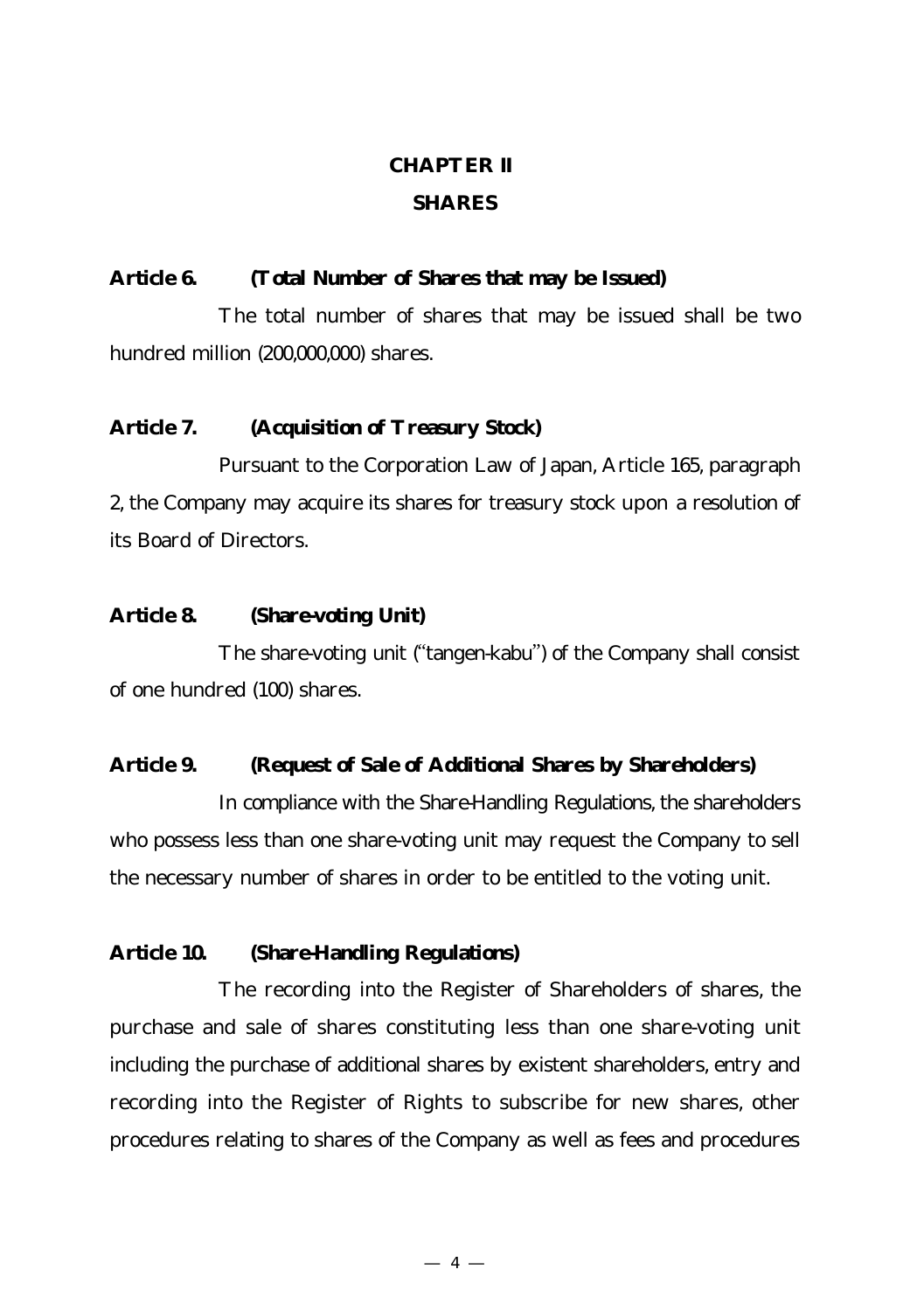pertaining to the exercise of shareholders' voting rights, etc. shall be governed by the Share-Handling Regulations instituted by the Board of Directors in addition to the relevant laws and ordinances as well as these Articles of Incorporation.

#### **Article 11. (Agent to Manage Shareholders Registry)**

1. The Company shall have an Agent to Manage Shareholders Registry.

2. The Agent to Manage Shareholders Registry and its place of business shall be determined by a resolution of the Board of Directors and public notice shall be given thereof.

3. The Agent to Manage Shareholders Registry shall be in charge of the preparation and retention of the Register of Shareholders and the Register of Rights to subscribe for new shares, other matters relating to the Register of Shareholders and the Register of Rights to subscribe for new shares, and other matters relating to shares of the Company's stock, and the Company itself shall not be involved in such matters.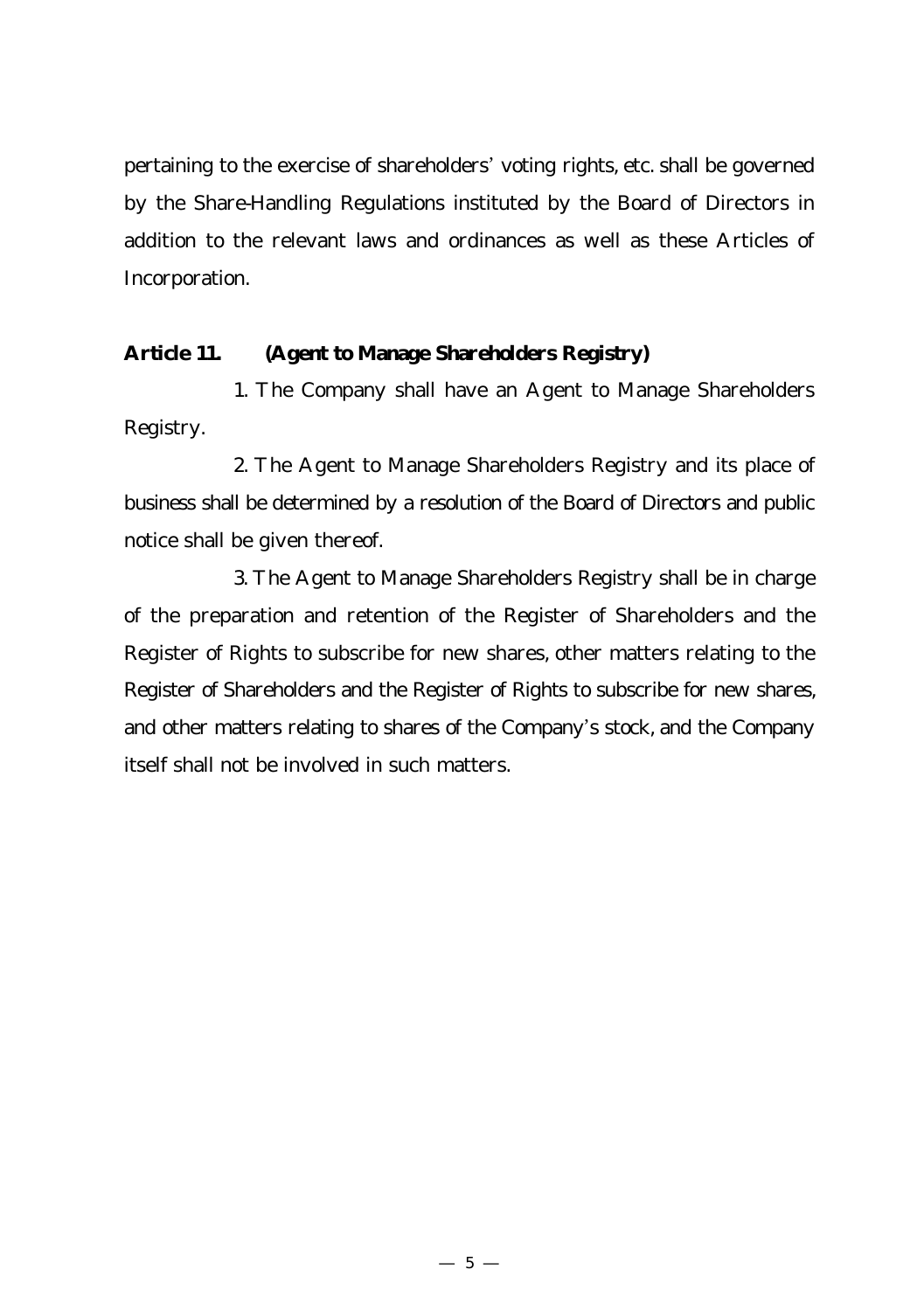# **CHAPTER Ⅲ SHAREHOLDERS' MEETING**

### **Article 12. (Convocation)**

The Annual Shareholders' Meeting of the Company shall be convened in June of every year, and an Extraordinary Shareholders' Meeting may be convened whenever deemed necessary.

### **Article 13. (Record Date of Annual Shareholders' Meeting)**

The record date of shareholders' voting rights in the annual shareholders' meeting shall be the  $31<sup>st</sup>$  of March of each year.

### **Article 14. (Place of Shareholders' Meeting)**

A Shareholders' Meeting may be held in Tokyo in addition to Hyogo Prefecture where the Head Office is located.

#### **Article 15. (Convener and Chairperson)**

1. The Director and President of the Company shall convene a Shareholders' Meeting and act as the Chairperson.

2. In case the office of the Director and President is vacant or the Director and President is unable to act, another Director shall convene a Shareholders' Meeting and act as the Chairperson in accordance with the order fixed in advance by the Board of Directors.

# **Article 16. (Resolutions)**

1. Unless otherwise provided by laws or ordinances or these Articles of Incorporation, any and all resolutions of a Shareholders' Meeting shall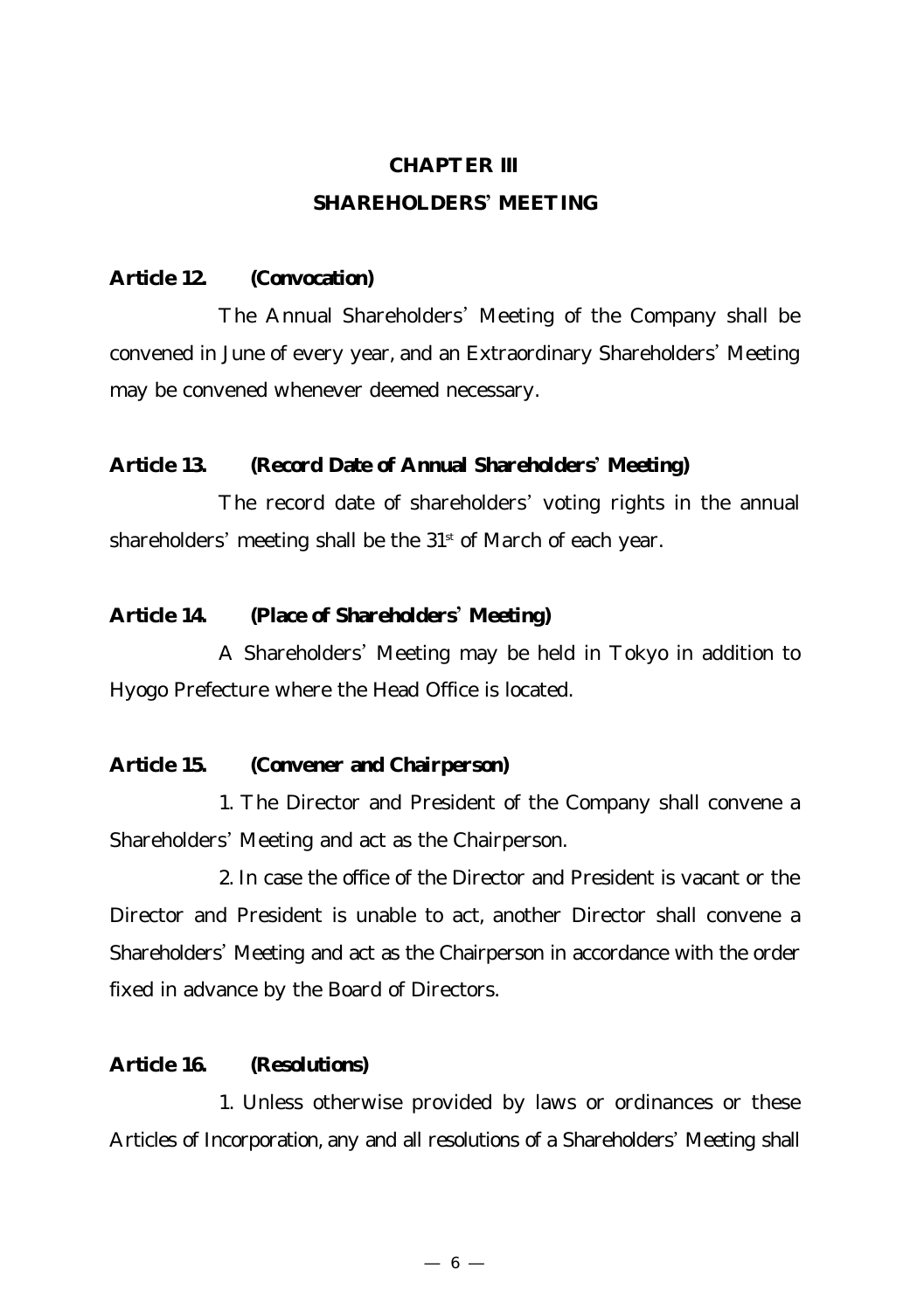be adopted by a majority of votes of the shareholders present at the meeting.

2. A special resolution specified in Article 309, paragraph 2 of the Corporation Law of Japan requires that the quorum be one-third of the total number of voting shares held by shareholders with exercisable voting rights and shall become legally effective with two-thirds or more of voting rights of shareholders attending in person or by proxy.

#### **Article 17. (Vote by proxy)**

A shareholder may exercise his or her voting right through any other shareholder of the Company entitled to exercise voting rights who attends a General Meeting, provided that this other shareholder presents to the Company a document certifying his or her right to act as a proxy at each Shareholders' Meeting.

# **Article 18. (Minutes)**

The substance of the proceedings and results of a Shareholders' Meeting as well as any other matters provided by the law on the Shareholders' Meeting shall be recorded or stored in the Minutes.

# **Article 19. (Measures, etc. for Providing Information in Electronic Format)**

1. In convening a Shareholders' Meeting, The Company shall take measures for providing information that constitutes the content of the Reference Materials for the Shareholders' Meeting, etc. in electronic format.

2. Among items for which the measures for providing information in electronic format will be taken, the Company may exclude all or some of the items designated by the Ministry of Justice Order in the paper-based documents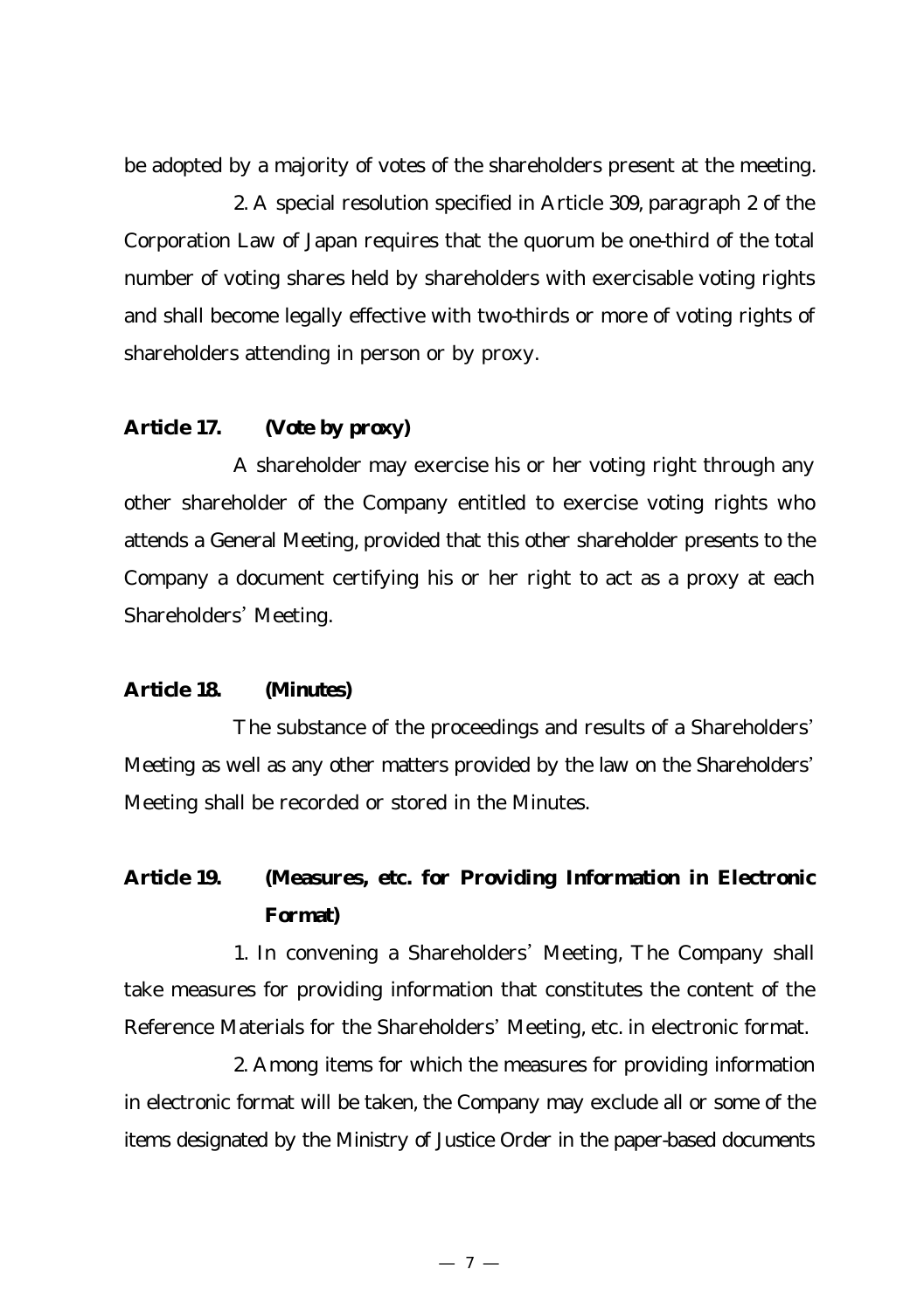to be delivered to shareholders who requested the delivery of paper-based documents by the record date of voting rights.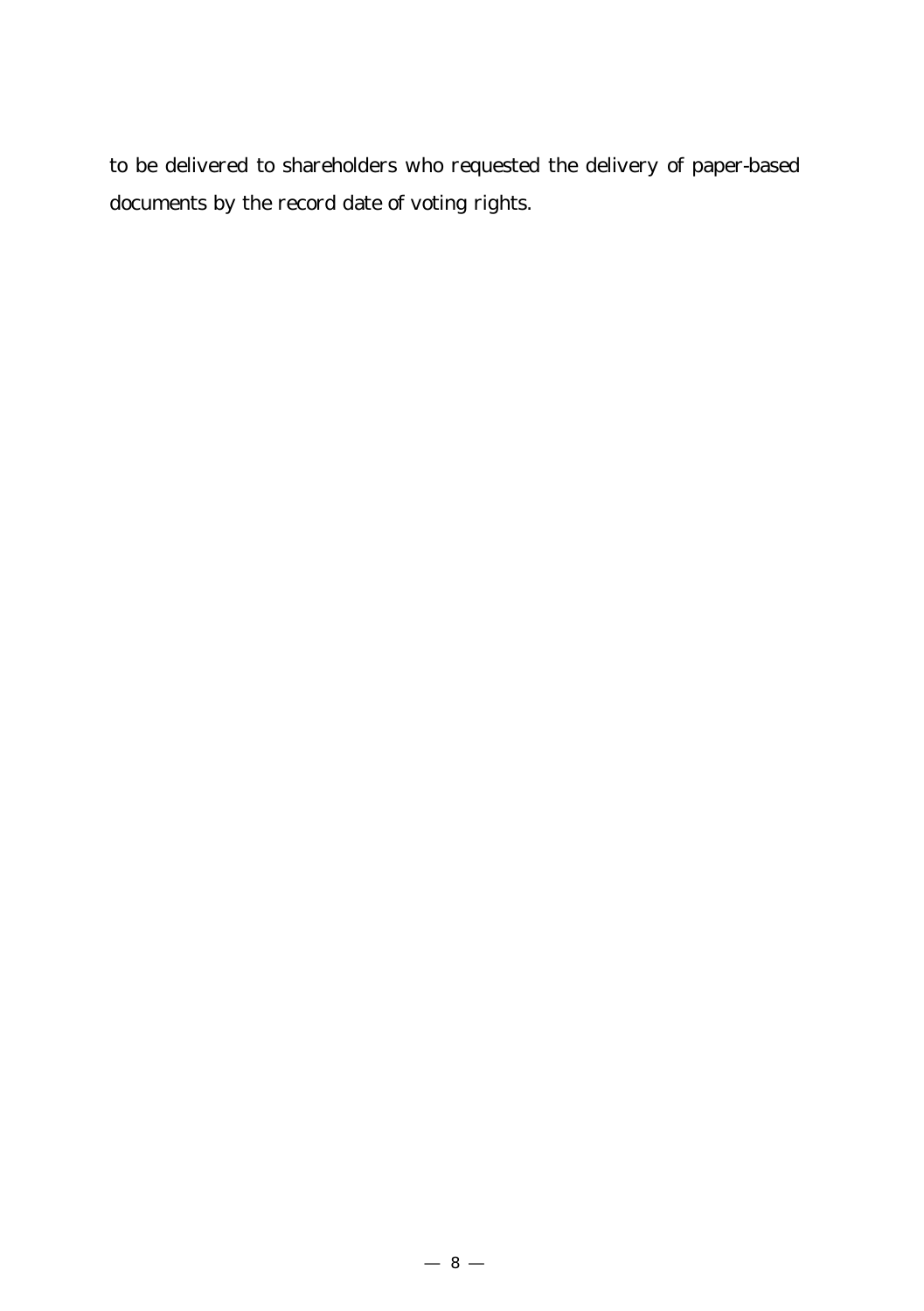### **CHAPTER Ⅳ**

### **DIRECTORS AND BOARD OF DIRECTORS**

#### **Article 20. (Number)**

The Company shall have not more than fifteen (15) Directors.

### **Article 21. (Term of Office)**

The term of office of each Director shall expire at the close of the Annual Shareholders' Meeting for the last business year that ends within one (1) year after their election.

### **Article 22. (Election)**

1. Directors shall be elected by a resolution at a Shareholders' Meeting.

2. Resolution to elect Directors shall be adopted by a majority of votes held by the attending shareholders who hold not less than one-third of the votes of shareholders entitled to exercise their voting rights.

3. No cumulative voting shall be used for the election of Directors.

#### **Article 23. (Representative Directors and Directors with Special Titles)**

1. The Board of Directors shall appoint by a resolution several Representative Directors of the Company.

2. The Board of Directors may appoint by its resolution a Director and Chairperson of the Board and a Director and President.

### **Article 24. (Meeting of the Board of Directors)**

1. In convening a Meeting of the Board of Directors, notice to that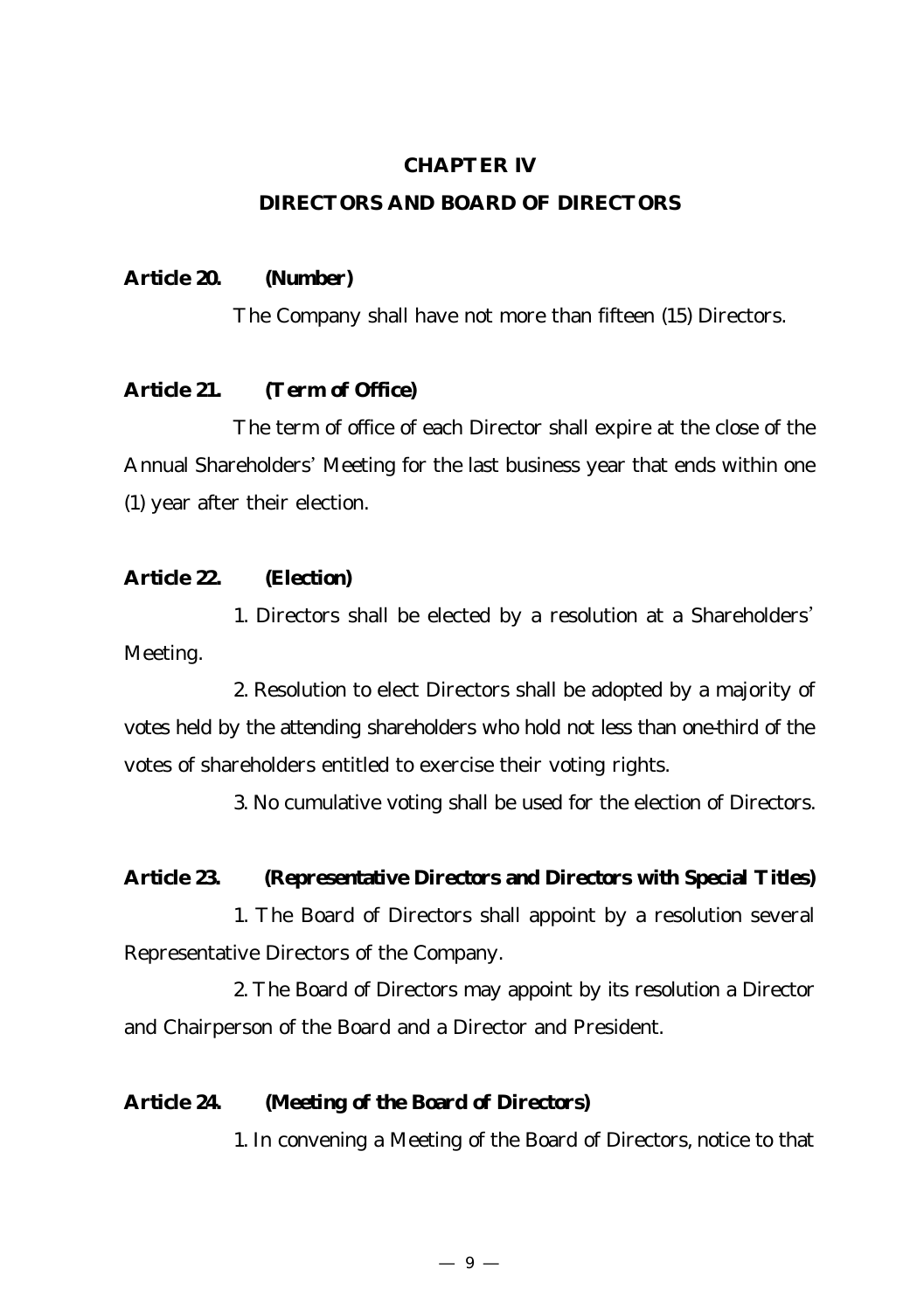effect shall be given to each Director and Audit & Supervisory Board Member at least three (3) days prior to the meeting date. However, in case of emergency, this period may be shortened.

2. A Meeting of the Board of Directors may be held without adhering to this procedure upon consent of all Directors and Audit & Supervisory Board Members.

# **Article 25. (Person to Convene and Preside Over Meeting of the Board of Directors)**

The Board of Directors shall determine by a resolution the person who shall convene and preside over the meeting of the Board of Directors.

### **Article 26. (Resolution of the Board of Directors)**

1. A resolution at a Meeting of the Board of Directors (limited to those who are entitled to vote on the relevant item to be resolved) shall be adopted by a majority of the Directors present in person, who shall in turn be a majority of all the Directors.

2. If all the Directors (limited to those who are entitled to vote on the relevant agenda item to be resolved) approve of that item to be resolved at the Meeting of the Board of Directors in writing or by electromagnetic means, the relevant item to be resolved is regarded as having been adopted by a resolution of the Board of Directors unless a Audit & Supervisory Board Member raises any objection to the relevant item to be resolved.

# **Article 27. (Minutes of Board of Directors Meetings)**

The substance of the proceedings and results of a Meeting of the Board of Directors as well as any other matters provided by law on the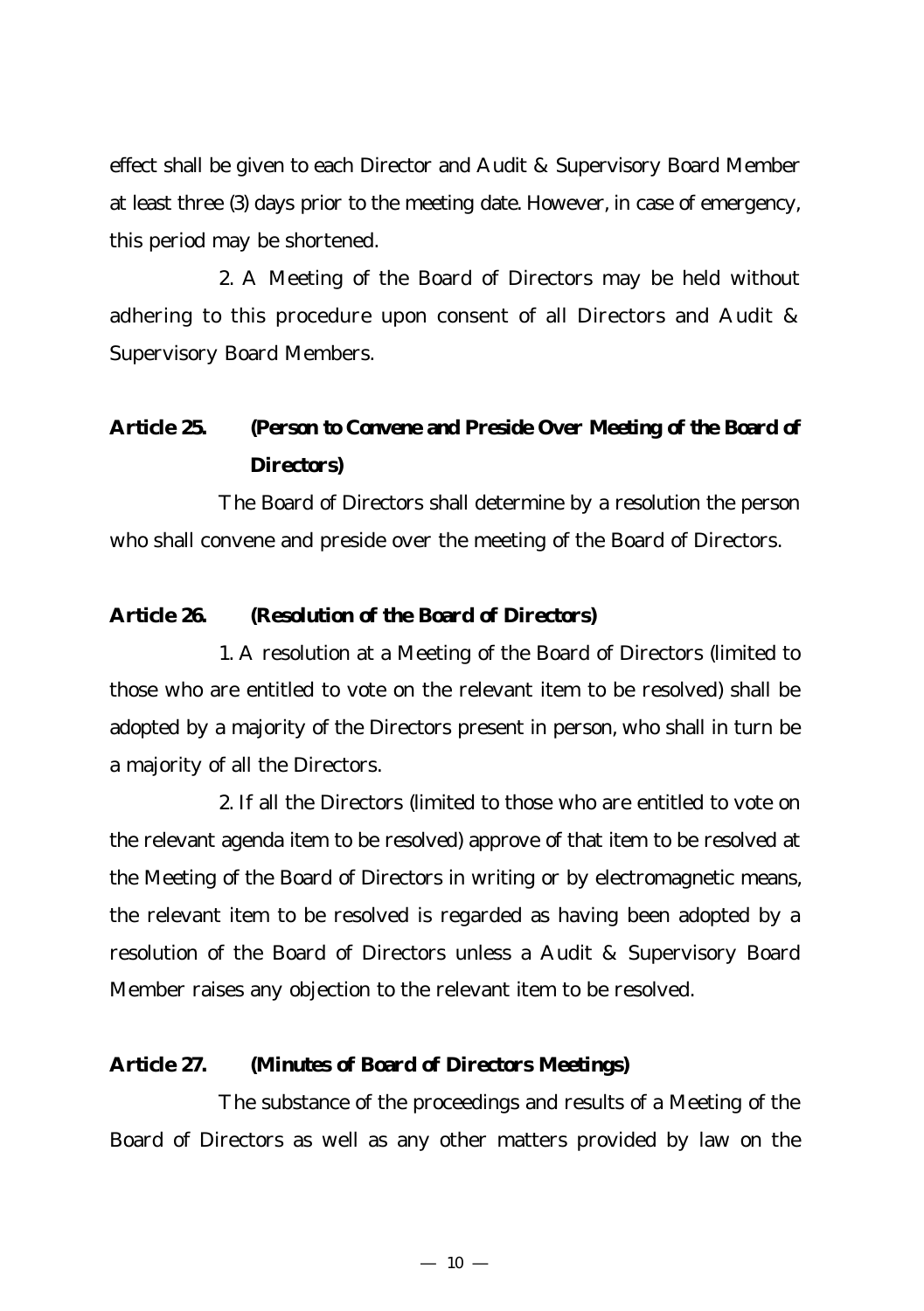Meeting of the Board of Directors shall be recorded or stored in the Minutes, to which the Directors and the Audit & Supervisory Board Members present shall affix their names and seals or insert electronic signatures.

### **Article 28. (Remuneration, etc.)**

Directors' remuneration, bonuses and other proprietary benefits received from the Company as consideration for execution of their duties, (hereafter referred to as "Remuneration, etc.") shall be determined by a resolution of a Shareholders' Meeting.

### **Article 29. (Limited Liability Contract with Director)**

The Company may conclude a contract with a Director (excluding those who are executive directors, etc.) to limit the relevant Director' s liabilities specified in Article 423, paragraph 1 of the Companies Act to either the amount of ten million (10,000,000) yen or more specified in advance or the amount specified by the law, whichever is higher, providing there is no breach of good faith and no serious negligence involved.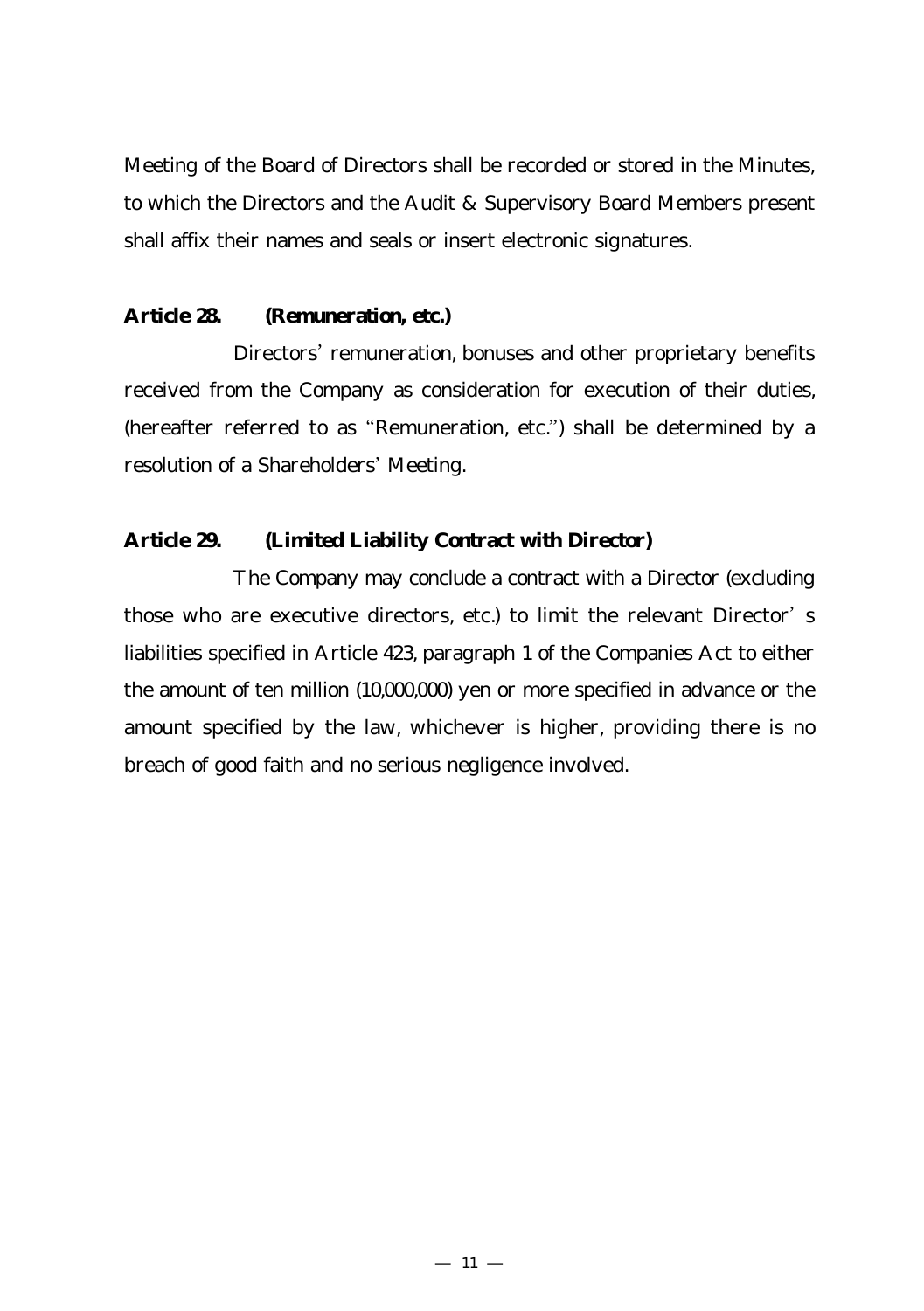#### **CHAPTER Ⅴ**

# **AUDIT & SUPERVISORY BOARD MEMBERS AND AUDIT & SUPERVISORY BOARD**

### **Article 30. (Number)**

The Company shall have not more than five (5) Audit & Supervisory Board Members.

### **Article 31. (Term of Office)**

The term of office of each Audit & Supervisory Board Member shall expire at the close of the Annual Shareholders' Meeting for the last business year that ends within four (4) years after their election.

### **Article 32. (Election)**

1. Audit & Supervisory Board Members shall be elected by a resolution at a Shareholders' Meeting.

2. Resolution to elect Audit & Supervisory Board Members shall be adopted by a majority of votes held by the attending shareholders who hold not less than one-third of the votes of shareholders entitled to exercise their voting rights.

**Article 33. (Audit & Supervisory Board and Standing Audit & Supervisory Board Member)**

The Audit & Supervisory Board shall elect full time Audit & Supervisory Board Members from the Audit & Supervisory Board Members.

12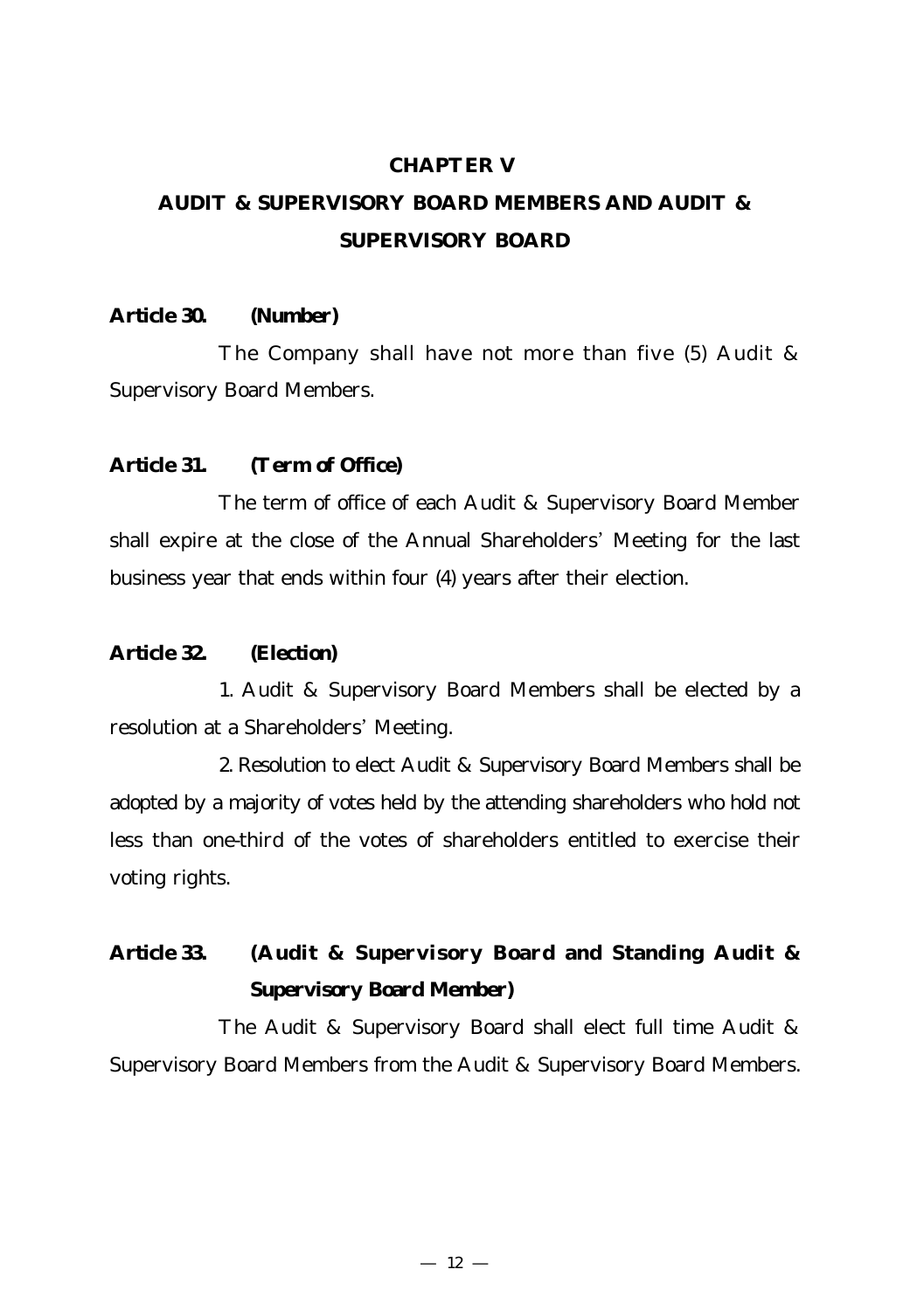### **Article 34. (Convocation of Meeting of the Audit & Supervisory Board)**

1. In convening a Meeting of the Audit & Supervisory Board, notice to that effect shall be given to each of the Audit & Supervisory Board Members at least three (3) days prior to the meeting date. However, in case of emergency, this period may be shortened.

2. A Meeting of the Audit & Supervisory Board may be held without adhering to this procedure upon consent of all the Audit & Supervisory Board Members.

### **Article 35. (Resolutions at the Audit & Supervisory Board Meeting)**

Unless otherwise provided in laws and ordinances, a resolution at a Meeting of the Audit & Supervisory Board shall be adopted by a majority of all the Audit & Supervisory Board Members.

# **Article 36. (Person to Convene and Preside Over Meetings of the Audit & Supervisory Board)**

The person who shall convene and preside over the meetings of the Audit & Supervisory Board shall be mutually elected by and among the Audit & Supervisory Board Members, without prejudice to each Audit & Supervisory Board Member's right to convene such a meeting.

# **Article 37. (Minutes of the Audit & Supervisory Board Meeting)**

The substance of the proceedings and results of any Meeting of the Audit & Supervisory Board Members as well as any matters provided in laws and ordinances on the Meeting of the Audit & Supervisory Board Members shall be recorded or stored in the Minutes, to which the Audit & Supervisory Board Members shall affix their names and seals or insert electronic signatures.

13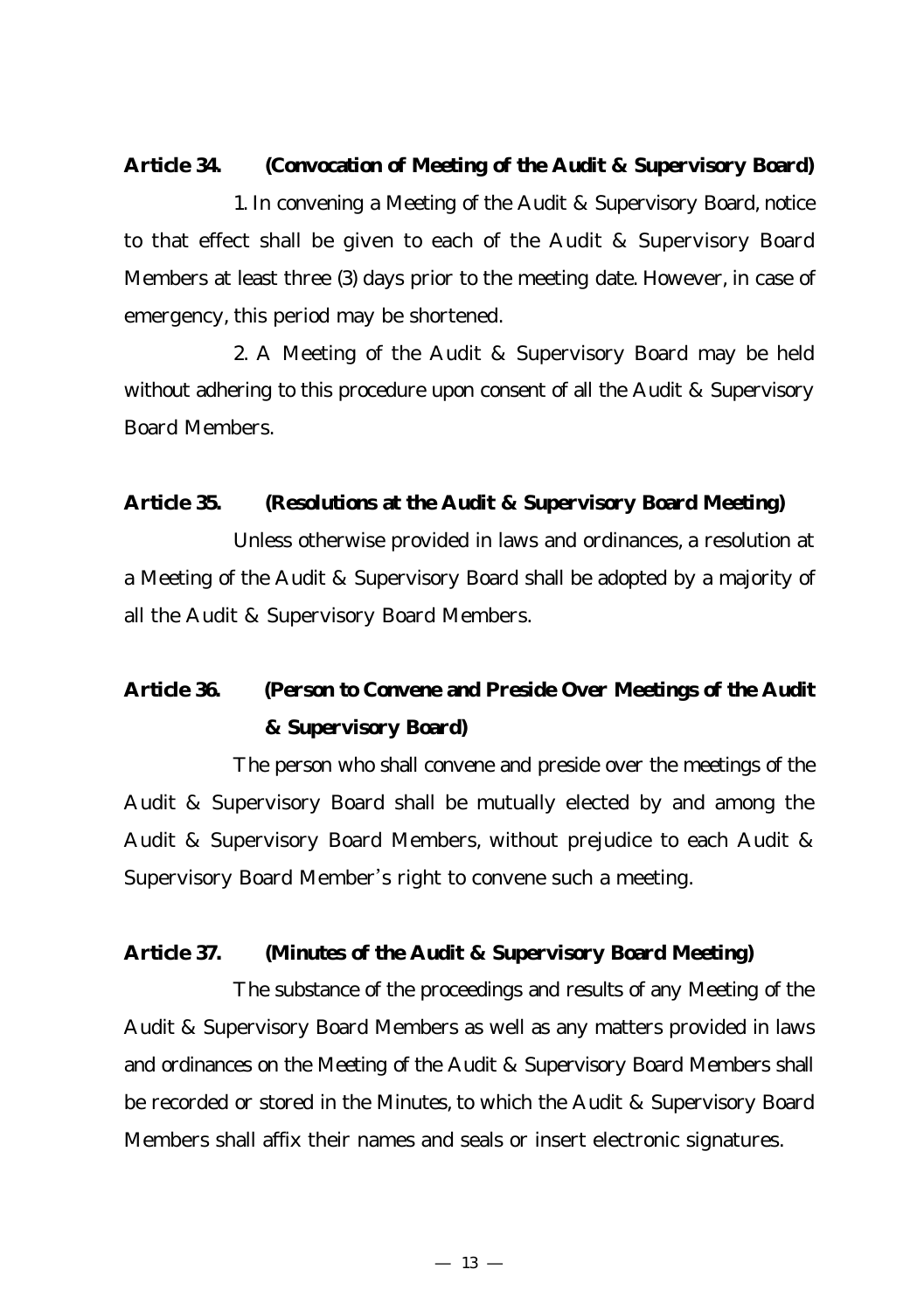#### **Article 38. (Remuneration, etc.)**

Remuneration, etc. of the Audit & Supervisory Board Members shall be determined by a resolution of a Shareholders' Meeting.

# **Article 39. (Limited Liability Contract with Audit & Supervisory Board Member)**

The Company may conclude a contract with an Audit & Supervisory Board Member to bear the onus within the limit of the amount of ten million (10,000,000) yen or more specified in advance or the amount specified by the law, whichever is higher, for the relevant Audit & Supervisory Board Member' s liabilities specified in Article 423, paragraph 1 of the Corporate Law providing there is no breach of good faith and no serious negligence involved.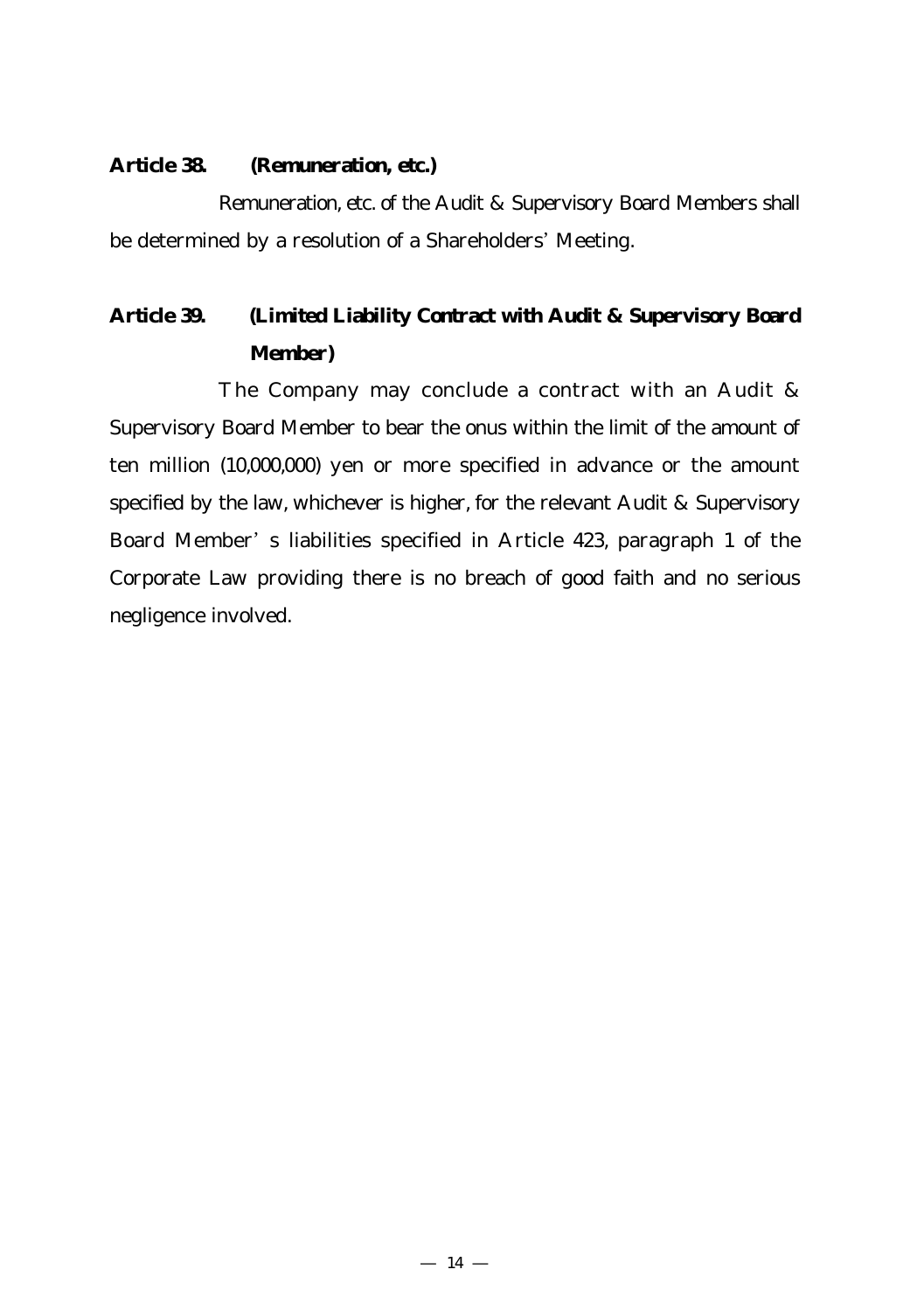# **CHAPTER Ⅵ ACCOUNTING AUDITORS**

# **Article 40. (Term of Office)**

1. The term of office of each Accounting Auditor shall expire at the close of the Annual Shareholders' Meeting for the last business year that ends within one (1) year after their election.

2. Unless otherwise resolved at the Annual Shareholders' Meeting as provided for in the preceding paragraph, the Accounting Auditors shall be regarded as having been reappointed at the relevant Annual Shareholders' Meeting.

### **Article 41. (Election)**

Accounting Auditors shall be elected by a resolution of a Shareholders' Meeting.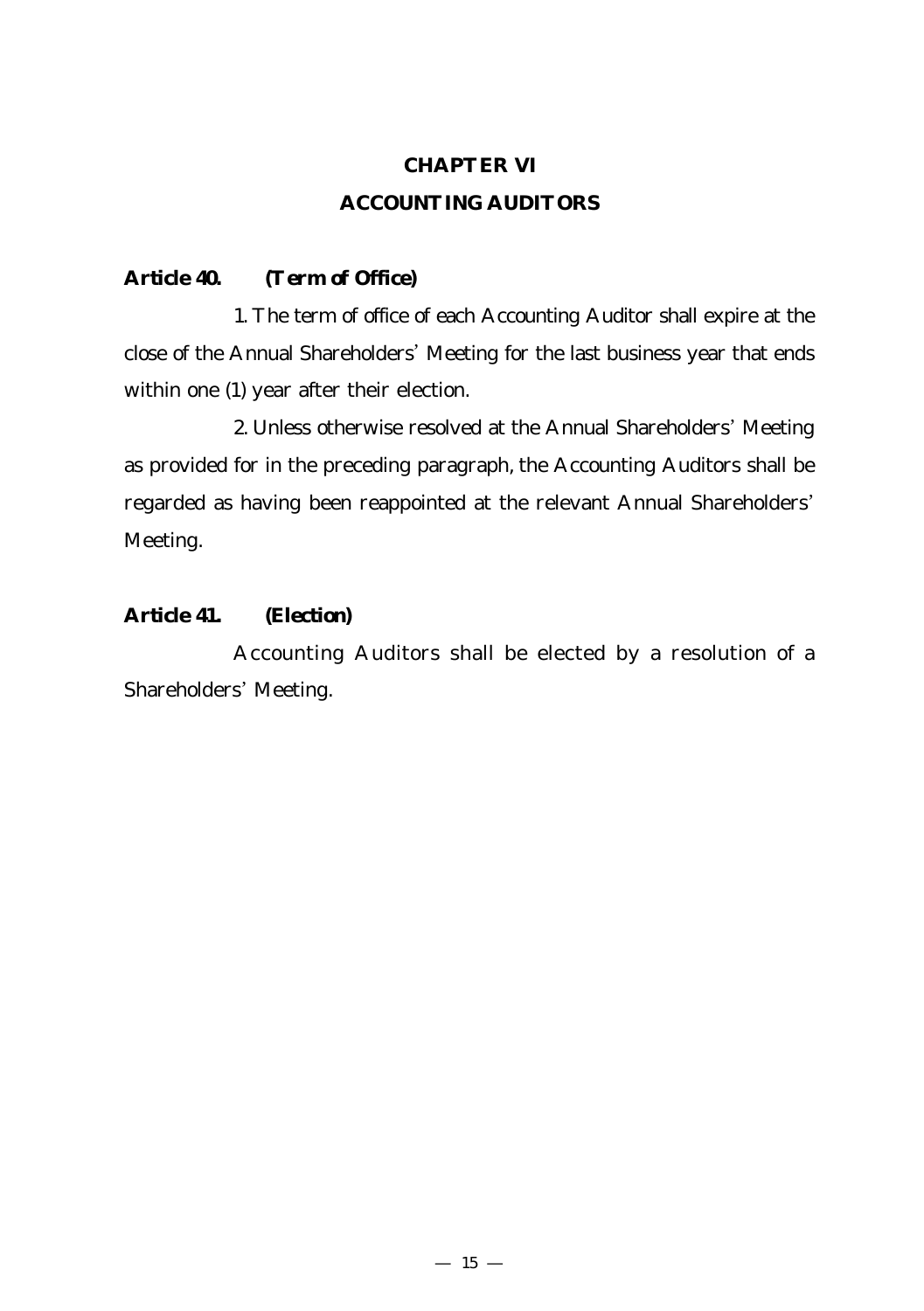### **CHAPTER Ⅶ**

# **ACCOUNTS**

# **Article 42. (Business Year and Closing of Accounts)**

The business year of the Company shall be from April 1 of the calendar year to March 31 of the following year, and Company shall close its accounts on the last day of each business year.

# **Article 43. (Record Date of Dividend)**

1. The record date of the Company's year-end dividend shall be March 31, every year.

2. In addition to the preceding paragraph, a dividend may be distributed setting a record date.

# **Article 44. (Interim Dividend)**

By resolution of the Board of Directors, an interim dividend may be distributed by the Company as of the record date of September 30 of every year.

### **Article 45. (Exclusion Period of Dividend)**

If any Dividend remains outstanding after a lapse of three (3) years from the date of payment, the Company shall be relieved of the obligation to pay the same.